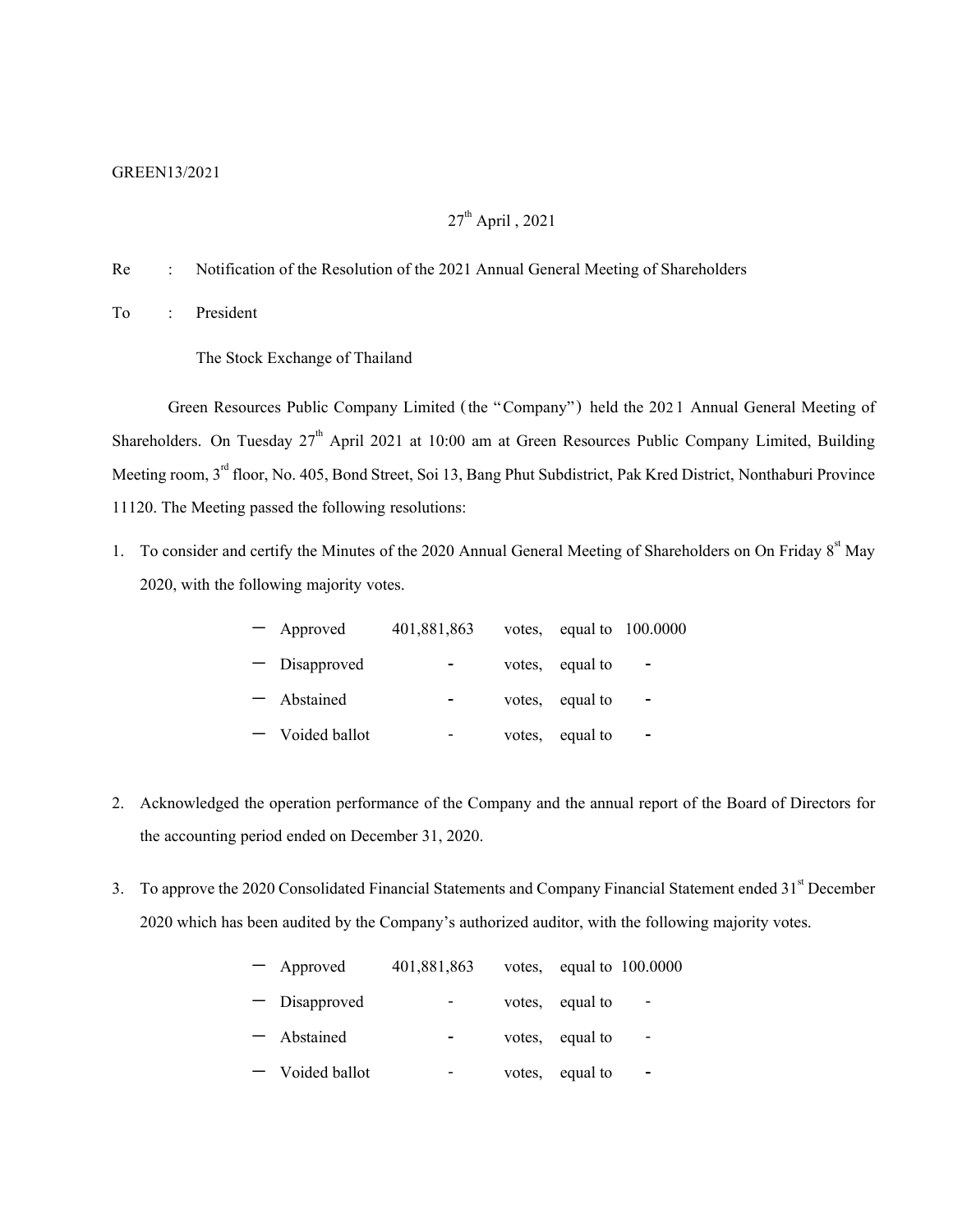4. To consider and approve the omission of the allocation of profits and not paying the dividend payment for the operational results of the year 2020, with the following majority votes….

| - Approved        | 401,881,863 |        |                 | votes, equal to $100.0000$ |
|-------------------|-------------|--------|-----------------|----------------------------|
| - Disapproved     |             |        | votes, equal to |                            |
| - Abstained       |             |        | votes, equal to |                            |
| $-$ Voided ballot |             | votes, | equal to        |                            |

- 5. To consider and approve the appointment of directors who were retired by rotation, with the following majority votes.
	- 5.1.Mr. Chaisith Viriyamettakul

|                             | - Approved        | 401,881,863 |               |                         | votes, equal to $100.0000$ |  |  |
|-----------------------------|-------------------|-------------|---------------|-------------------------|----------------------------|--|--|
|                             | - Disapproved     |             | votes,        | equal to                |                            |  |  |
|                             | - Abstained       |             | votes,        | equal to                |                            |  |  |
|                             | $-$ Voided ballot | -           | votes,        | equal to                | $\overline{\phantom{0}}$   |  |  |
| 5.2 Mr. Prateep Anantachote |                   |             |               |                         |                            |  |  |
|                             | $A$ provessed     | 62157664    | $\frac{1}{2}$ | $\alpha$ and to 15 4667 |                            |  |  |

| Approveu                    | 02,137,004 | votes, equal to $13.4007$ |                          |
|-----------------------------|------------|---------------------------|--------------------------|
| $-$ Disapproved 339,724,199 |            | votes, equal to $84.5333$ |                          |
| - Abstained                 |            | votes, equal to           | $\overline{\phantom{a}}$ |
| - Voided ballot             |            | votes, equal to           |                          |

### 5.3 Mr.Pipat Viriyamettakul

| - Approved        | 401,881,863 |                 | votes, equal to $100.0000$ |
|-------------------|-------------|-----------------|----------------------------|
| - Disapproved     |             | votes, equal to |                            |
| - Abstained       |             | votes, equal to |                            |
| $-$ Voided ballot |             | votes, equal to |                            |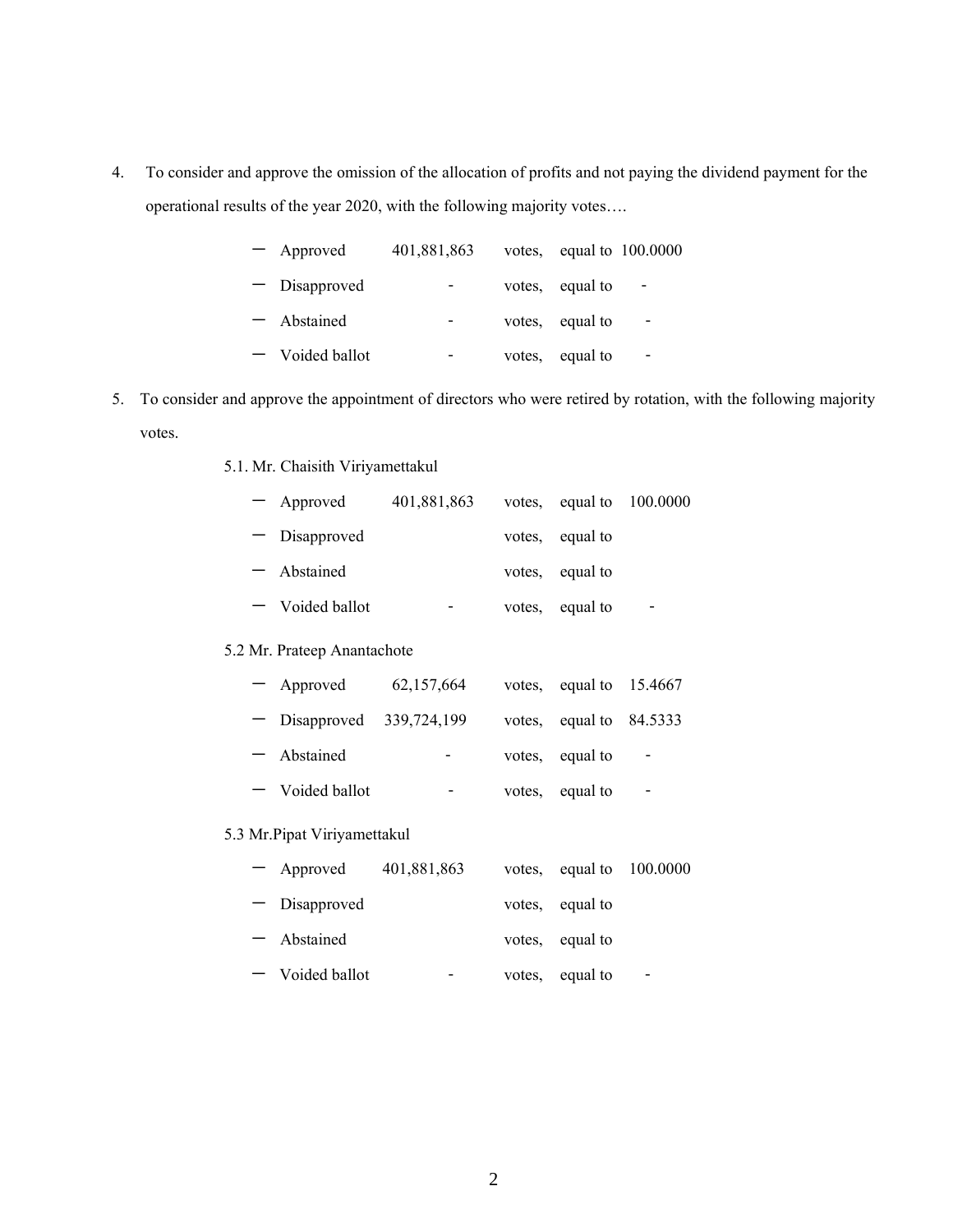## 5.4 Mr. Tai Chong Yih

| - Approved                  | 28,830,192               | votes, equal to $7.1738$  |  |
|-----------------------------|--------------------------|---------------------------|--|
| $-$ Disapproved 373,051,671 |                          | votes, equal to $92.8262$ |  |
| - Abstained                 |                          | votes, equal to           |  |
| $-$ Voided ballot           | $\overline{\phantom{0}}$ | votes, equal to           |  |

#### 5.5 Mr.Pornthape Thunyapongchai

| - Approved        | 401,881,863              |                 | votes, equal to $100.0000$ |
|-------------------|--------------------------|-----------------|----------------------------|
| - Disapproved     |                          | votes, equal to |                            |
| - Abstained       | $\overline{\phantom{0}}$ | votes, equal to |                            |
| $-$ Voided ballot | -                        | votes, equal to |                            |

Resolution of the meeting to approve the appointment of 3 directors to replace the directors according to the term of the year 2021 as follows;

- 1. Mr. Chaisith Viriyamettakul
- 2. Mr. Pipat Viriyamettakul
- 3. Mr.Pornthape Thunyapongchai

And the meeting passed a resolution **not to approve** the appointment Mr.Tai Chong Yih, and Mr. Prateep Anantachote which is a person proposed by the shareholders to be a director.

6. To consider and approve the fixing of the directors' remuneration for the year 2021, with the following majority votes.

| - Approved      | 401,881,863 |                 | votes, equal to $100.0000$ |
|-----------------|-------------|-----------------|----------------------------|
| - Disapproved   |             | votes, equal to |                            |
| - Abstained     |             | votes, equal to |                            |
| - Voided ballot |             | votes, equal to |                            |